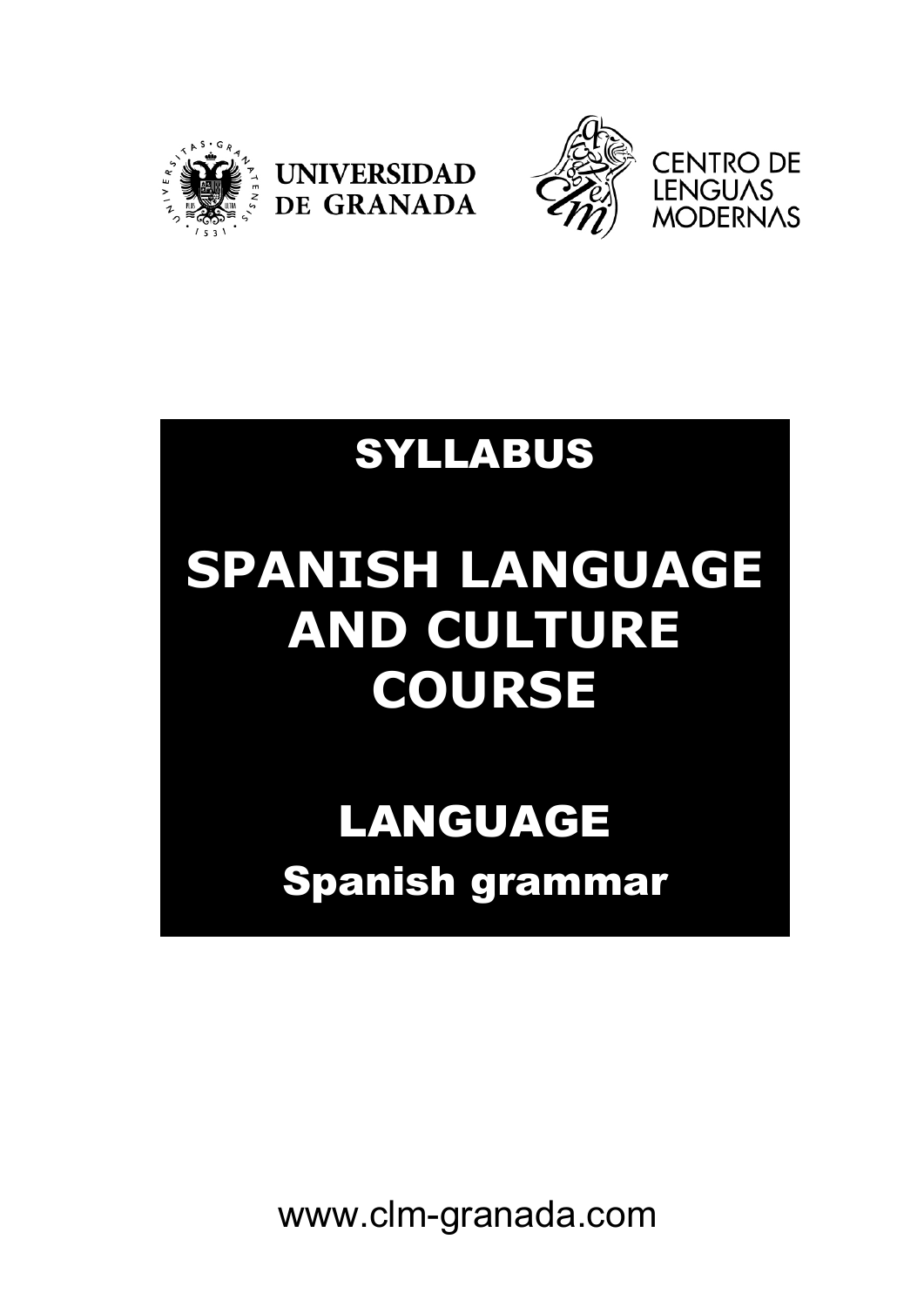### **SPANISH GRAMMAR (LEVEL 5)**

#### **General Description**

The aim of this subject is to provide the students with the tools needed to interact in Spanish with a notable degree of fluency, whilst reflecting on the basic problems of Spanish grammar.

| <b>Content</b> |  |
|----------------|--|

- 1- Morphology and contrastive use of the Past Simple and the Perfect Indicative.
- 2- Ways for talking about a specific moment: *En* + date; *Desde* + date; *Hace* + amount of time.
- 3- Ways for speaking about an amount of time: *llevar* + gerund; *Desde hace* + amount of time.
- 4- Ways for relating two past moments: *al cabo de* + amount of time; amount of time + *después; a* + amount of time + *siguiente* Ways of indicating limits in time: *Hasta que / desde que / Ya no*
- 5- Morphology and use of the Imperfect as a situation indicator. Ways of expressing frequency and habituality in the past.
- 6- Morphology of the Future: temporal uses and probability.
- 7- Morphology of the Future Perfect: probability.
- 8- Morphology and basic uses of the conditional.
- 9- Negative imperative.
- 10- Morphology of the Present Subjunctive.
- 11- *Cuando* + present subjunctive.
- 12- *Si* + pres., + pres./fut.
- 13- Indirect questions with and without interrogative particle.
- 14- Mechanisms for identification of ideas: *lo de* + [infin./"que" + phrase].
- 15- Morpholgy and use of the Conditional in advice.
- 16- *Te aconsejo que* + subj.
- Contrastive use of relative sentences with indicative and subjunctive.
- 18- Mechanisms for repeating affirmations and questions: *QUE* + [repetitions / + *si* / + interrogative particle]. Changes due to the new communication situation: possessives, demonstratives, etc.
- 19- Morphology of the Pluperfect indicative and the Imperfect subjunctive.
- 20- Transformation of the Imperative, the Present indicative and subjunctive, the Future, the Past Simple and the Perfect tenses.
- 21- Verbs to summarize conversations. Vocabulary and related expressions.
- 22- *Creo que* + ind. / *No creo que* + subj.
- 23- Reaction conversational formulas.
- 24- Noun clauses with subjunctive: *es/me parece* + adj. + subj.; *está bien/mal* que + subj.
- 25- Use of the indicative and subjunctive with explicit hypothesis markers (*quizá, tal vez, seguro que...*).
- 26- *iQué raro que* + subj.!
- 27- Vocabulary and expressions evaluating facts/events. Conversational sequences.
- 28- Vocabulary, expressions and ritual formulas used socially when congratulating, thanking, inviting, expressing wishes, praising and giving appropriate answers.
- 29- Subjunctive for expressing wishes for others: *QUE* + subj.
- 30- Subjunctive for expressing will and need: *Quiero que / Hace falta que...*+ subj. Vocabulary and related formulas.

#### **Text Book**

The teacher will make a dossier of the activities to be covered in class. Communicative grammar will be worked on in relation to the content of the subject S*peaking and writing skills.*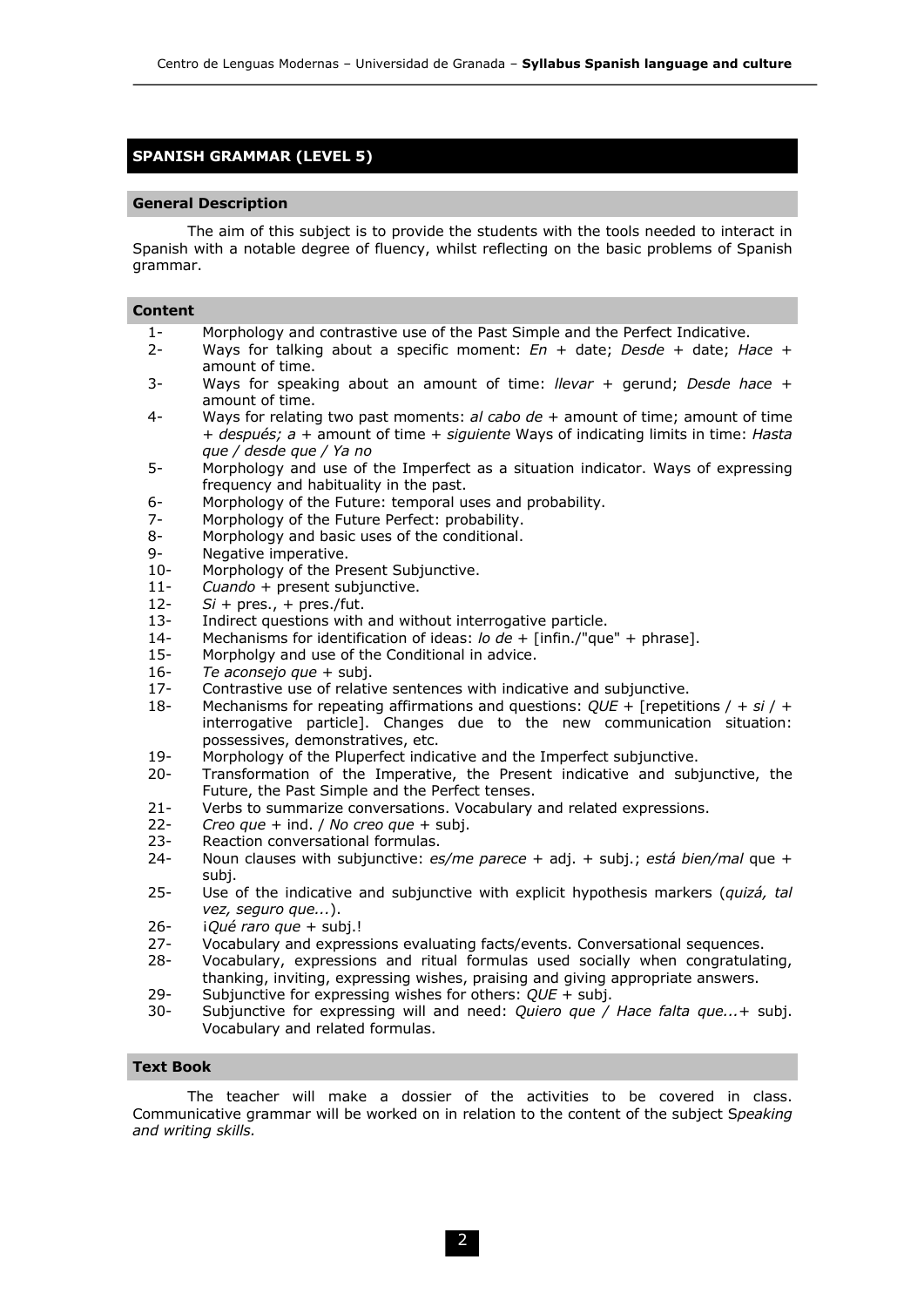#### **Assessment**

To obtain a grade for this subject, students must have attended at least 80% of the classes. The final grade will take into account the average grade from the two exams which will provide an initial grade. Attendance and attitude in class will also be taken into account and up to one point may be added to or deducted from the initial grade.

### **SPANISH GRAMMAR (LEVEL 6)**

#### **General Description**

The aim of this subject is to provide the students with the tools needed to interact in Spanish with a notable degree of fluency, whilst reflecting on the basic problems of Spanish grammar.

#### **Content**

- 1- Vocabulary and expressions relating to personal experiences and characteristics: personality and physical description.
- 2- Other uses of ser/estar.
- *3- hacerse, volverse, ponerse, llegar a ser, terminar de*
- 4- *Me gusta, me molesta, me pone nervioso...* + noun / infinitiv / subjunctive.
- 5- Tense correlation with Past or Conditional: *Me gustaría que* + Imperf. subjunctive.
- 6- Advice formulas: Conditional, Imperative, *poder, tener que, deber de* and *es mejor que* in advice. Sequence of tenses with the subjunctive.
- 7- Vocabulary, phraseology and speech indicators to comment on surveys: treatment of figures, identification structures, computers, introductory linking words and item change, linking words in disagreement.
- 8- Basic conditions: *Si* + [pres. simp./imp. subj./pluper. subj.]. Sequences with the conditioned verb.
- 9- Marked conditions: c*on tal de que, a menos que / en caso de que / siempre que, siempre y cuando /* condition with gerund.
- 10- Conversational indicators for offering and requesting help. Uses of the subjunctive: ¿*quieres que...?*
- 11- Relatives clauses with preposition. Use of the subjenctive in relative clauses. Sequence of tenses.
- 12- Use of the subjunctive for expressing wishes. Sequence of tenses.
- 13- Model of Imperative and of stressed and unstressed personal pronouns. Where to put pronouns. Reduplication of the direct and indirect object.
- 14- Vocabulary for describing social types: *pijo, progre, carca, don nadie*, etc.
- 15- Vocabulary and expressions for describing interpersonal relationships: *llevarse, caer, ser un pedazo de pan*, etc.
- 16- Expressing agreement and disagreement. Related uses of the subjunctive.
- 17- Use of the subjunctive when making opinions: *creo que, me parece que, está claro que, pienso que*. Tense correlation.
- 18- Use of the subjunctive when assessing facts: *es lógico que, está claro que, me parece imprescindible que,* etc. Sequence of tenses.
- 19- General (interrelated) working of the past tenses.
- 20- Mechanisms to indicate perspective. Use of the Pluperfect Simple and circumlocution: *estar* + gerund, *estar* + participle, *ir a* + infinitive*, estar a punto de* + infinitive.
- 21- Ways of correcting information: *no..., sino / sí (que) / es más,... / no solo..., sino (que).... Quien, cuando, donde, como, por lo que* in thematization structures.
- 22- Ways of referring to specific moments and amounts of time: dates / *hace-hacíahará...(que) / llevo-llevaba-llevaré... / desde... / desde hace....* Use of *durar* and *tardar*.
- *23-* Time markers which change when talking about the past: *ahora, en este momento, hoy, esta mañana, ayer, anoche, ayer, mañana, pasado mañana, próximo/que viene, dentro de, hace.*
- 24- Sequences of tenses in direct speech: changes in all tenses.
- 25- Verbs "of language": *decir, opinar, repetir, comentar*, etc. Basic verbs to summarize acts of speaking: *saludar, despedirse, invitar, negarse, aceptar,* etc.
- 26- Use of the Future, Future Perfect, and the Conditional in forming hypotheses.
- *27-* Uses of the Subjuntive to formulate hypotheses: *es probable que, es posible que,*